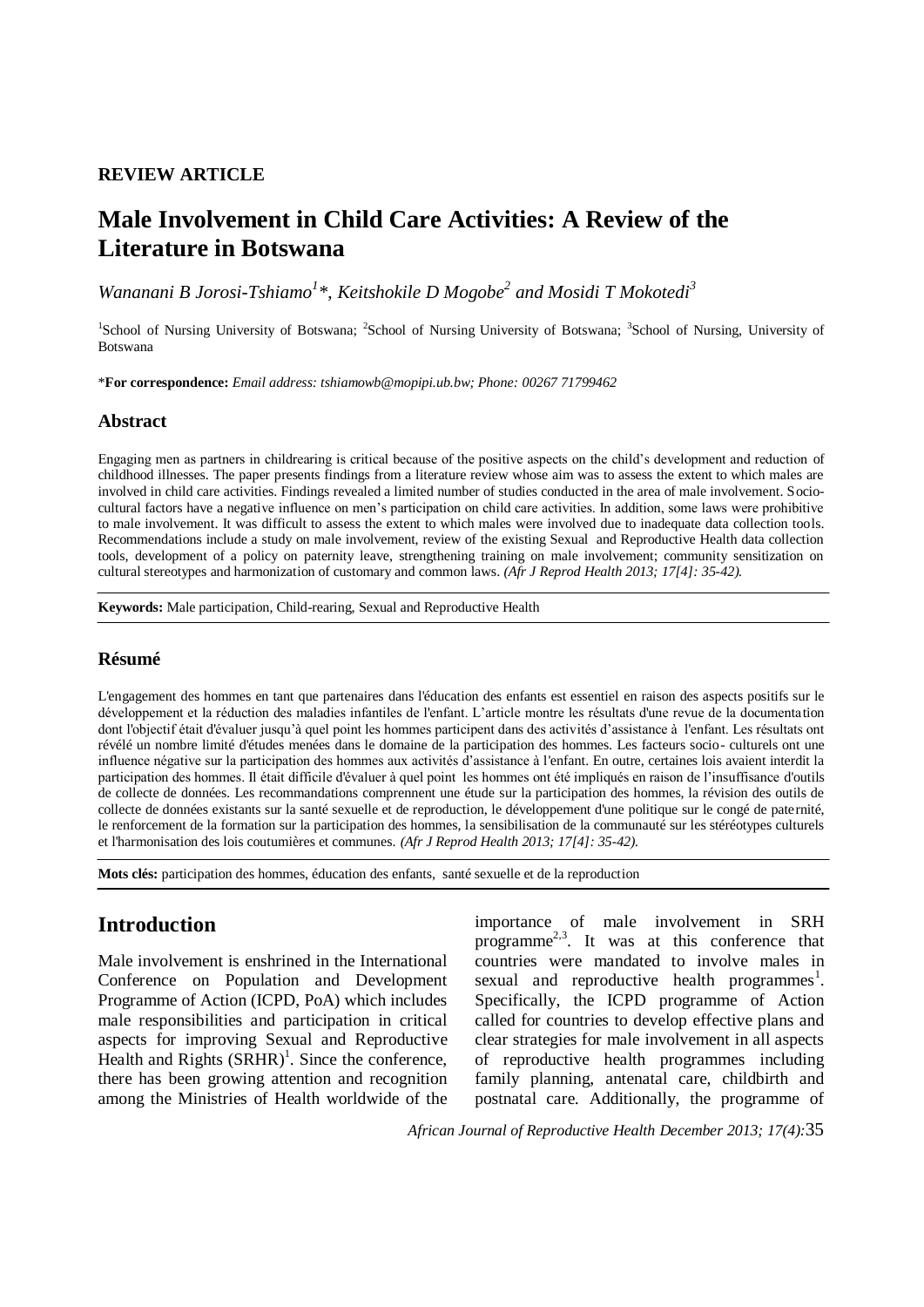action drew attention to the unfairness in women and men's gender roles and advocated for men to take more responsibility in household work and childrearing. Engaging men as partners in childrearing is critical because of the positive aspects on the child's development as well as reduction of childhood illnesses ultimately reducing child mortality<sup>4</sup>. Men as partners in childrearing are critical because of their decision making status in the family.

The Government of Botswana's development of the National Population Policy in 1997 signaled support and commitment to the International Conference on Population and Development Programme of Action for Africa<sup>5</sup>. The major elements of the National Population Policy include among others, addressing reproductive health and male participation in family life. Objectives of the National Population Policy are consistent with the achievement of Millennium Development Goal Four  $(MDG4)^5$ . The Government of Botswana, through the Ministry of Health, has placed Male involvement (MI) in Sexual and Reproductive Health high on its agenda<sup>6,7</sup>. This is in response to the following; adoption by the African Ministers in 2005 of an African Union Continental Policy Framework on Sexual and Reproductive Health and Rights<sup>8</sup>; which formed the basis for concerted efforts to address the neglected Sexual and Reproductive Health issues, including male involvement in Sexual and Reproductive Health for Africa. The Maputo Plan of Action in 2006 operationalized the Continental Policy Framework<sup>9</sup>. The purpose of this paper is to present findings from literature review whose aim was to assess the extent to which males are involved in child care activities in Botswana.

#### *Conceptual and operational meaning of male involvement*

In order to understand the discussion in this paper, it is necessary to clarify what male involvement really means. In the reproductive health literature, male involvement is used interchangeably with terms such as men's engagement, men's accessibility, men's participation, men's responsibility, male motivation, men as partners or even men and reproductive health<sup>10</sup>. In relation to child care, engagement refers to time spent by men in direct contact with children such as during play or an outing<sup>11</sup>. According to Lamb et.  $al<sup>11</sup>$ , accessibility refers to the presence and availability for interaction with the child and accountability in decision making by the father figure. Men's responsibility refers to shared accountability in parenthood as well as children's education. It also encompasses active involvement in decision making related to child health activities. In this paper, male involvement is used broadly to refer to male participation in child activities such as accompanying a partner for antenatal, delivery and postnatal care, bathing and helping a child with school work, accompanying a child to the child welfare clinic and rooming-in for the hospitalized child.

#### *Method*

Literature review was conducted for the years; 1994 to 2012 using published data and local grey literature. Searches were conducted using CINAHL, Pub Med, OVID, Scopus and Science Direct. Grey literature included Government policy documents, Child Health Implementation guidelines for Botswana, Government reports on Child Health activities and consultancy reports related to children. Relevant published books based on research were also used.

## **Result**

#### *To what extent are males involved in child health care activities?*

#### *Global literature*

The identified global and regional studies have suggested that male involvement in child care activities has positive contributions towards child outcomes. Male involvement is associated with reducing behavioral and psychological problems among children<sup>12</sup>, better educational achievement<sup>13</sup> and positive personal development<sup>14</sup>. Sarkadi<sup>12</sup> asserted that fathers' engagement enhances cognitive development and economic advancement while reducing criminal behaviour. A project implemented by Potter, Walker &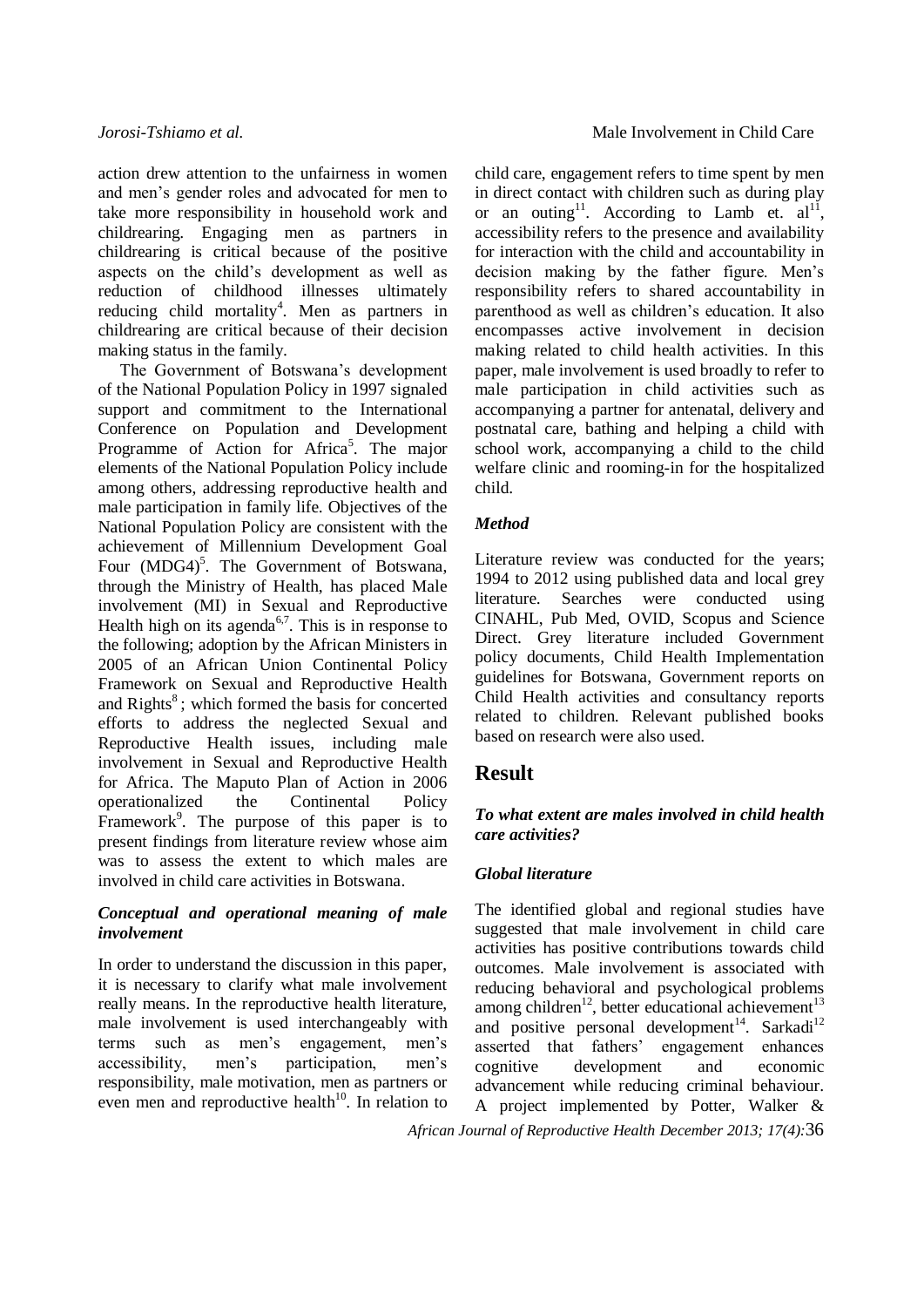Keen<sup>15</sup> revealed that male involvement resulted in better father-child interaction and improved child learning.

#### *Regional literature*

A systematic review article conducted by Ditekemena et.  $al^{16}$  showed the following as determinants of male involvement in sub-Saharan Africa; sociologic and socio-demographic health service related factors. Socio-demographic factors, such as age, marital status, education and profession influenced male involvement in Prevention of Mother To Child Transmission (PMTCT) of HIV. Older and cohabiting males had a higher probability for male involvement than the younger generation. In addition, men practicing monogamy in the Democratic Republic of Congo were twice as likely to be involved as those who were polygamous. Cohabiting males were 1.6 times more likely to be involved in voluntary counseling and testing during antenatal care services than non-cohabiting ones. Men who had completed 8 or more years of education were more involved that those with lower years of education<sup>16</sup>.

#### *Botswana situation*

Historically, most men in Botswana are socialized to believe that the primary way they can show support to their children is financially. Based on their experiences concerning who was always taking care of children, i.e. mothers, aunts, grandmothers, sisters and women friends, a significant number of men believe that women are the primary caregivers for children<sup>17</sup>. Even in situations where there is a male who does not hold paid employment, be it a father or an uncle to the child, the woman will in such situations place children with her extended family members who are females to be raised or cared for. Consequently some women, especially those in rural areas expect only financial assistance from their male partners.

In Botswana, boys, learn very early that caring for children is not an activity men engage in. Role playing *ko mantwaneng* (playing house) exhibit women as child-caregivers as they play with dolls

and boys are usually involved in macho activities such as herding cattle and spanning oxen<sup>4</sup>. Girls learn that caring for a child is their exclusive responsibility and that they should not expect men to contribute. As indicated previously, the 1994 conference calls for male involvement so as to improve achievement of MDG4. Involving men and obtaining their support and commitment to child care activities is of critical importance in the African context. The reason for this is that men are usually accorded elevated positions in society $4.18$ . At family level, men are considered heads<sup>19</sup> therefore, crucial in decision making regarding child health seeking behaviours.

#### *Patriarchy and the legal environment*

According to Kang'ethe<sup>20</sup>, patriarchy is one of the factors that contribute towards inadequate male involvement in health care issues. In Botswana, patriarchy has influenced some men to shun responsibilities related to child care activities. Also, in Botswana there are legal constraints regarding male participation in child care. For instance, customary law may infringe on men's rights as it accords women more rights than men unless marriage procedures have been initiated. Customary law denies unmarried men the right to live with and care for their children, while common law expects them to provide financial support $18,21$ . Authors of this paper have observed that in Botswana, unlike in developed countries such as Sweden, paternity leave is non-existent. This further limits male involvement in child care activities. Letshwenyo-Maruatona<sup>22</sup> observed that exclusion of men in the care of their children denies them the opportunity to learn about child care. This situation cannot be allowed to continue as collective efforts are needed to achieve  $MDG4^{20,23}$ .

In order to remove the deeply ingrained cultural biases that the role of primary caregiving is exclusively the domain of females<sup>24,25</sup>, it is important to examine men's involvement in health activities geared towards improved child health. In addition to cultural biases against men, a Swedish study on nurses' attitude and practices towards fathers' involvement in child health care revealed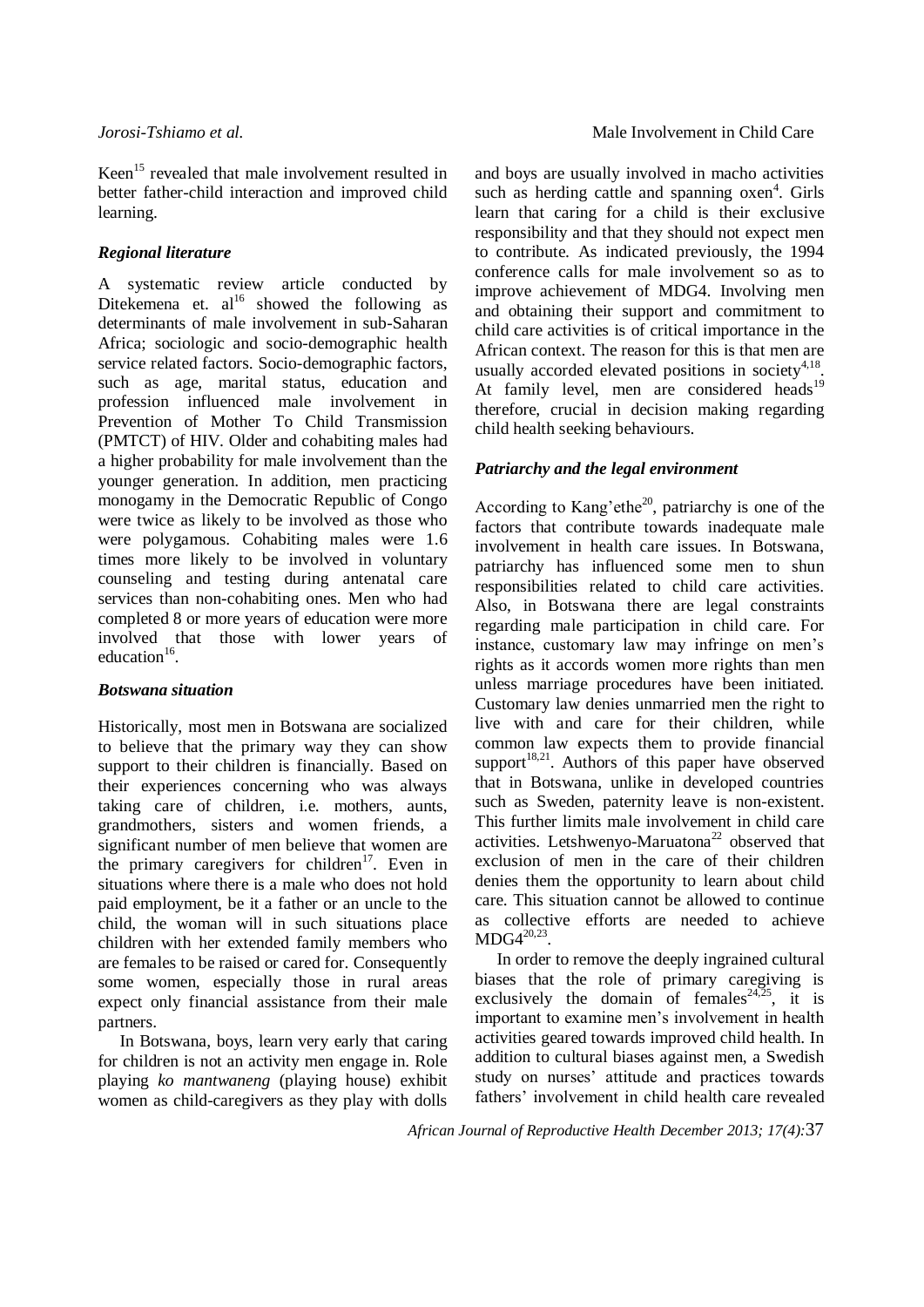that most nurses favoured participation of mothers than fathers<sup>24</sup>. This shows that the perception of male involvement in health care remains negative even in developed countries that have made strides towards gender equality such as Sweden where policies provide for paternity leave<sup>24</sup>.

A shift of focus in child health care, from mainly concentrating on the child's physical aspect of health to psychosocial factors requires the presence of both female and male caregivers to enhance the quality of interaction within the family unit<sup>23</sup>. Men's participation in antenatal care and the prevention of mother-to child transmission of HIV has illustrated that males have a crucial role in the success of the programmes<sup>26</sup>. Besides, the presence of fathers during delivery and childbirth has been associated with many positive outcomes such as heat conservation among caesarean-delivered babies, hence preventing hypothermia<sup>25</sup>. Following caesarean section, babies are placed in close contact with their fathers for bonding. This can contribute towards improved survival of neonates. In programmes such as family planning, antenatal care and Prevention of Mother to Child Transmission of HIV (PMTCT) men's participation can improve the uptake and effectiveness of interventions thus contributing to the affordable family and community based services geared towards attainment of MDG4.

A Botswana study conducted by Sabone<sup>17</sup> in rural Molepolole and urban Gaborone revealed that men were inadequately involved in child care. This was the case despite the fact that women were more involved in formal employment than in the past<sup>17</sup>. The author further indicated that it is mostly in emergency cases that males get involved with children. Examples of such emergencies were cited as an ill wife or a situation where the wife is deceased. The example clearly showed that men were not assuming the role of childrearing out of choice but rather because of family crisis. Strategic interventions are needed to change the mindset of both men and Botswana as a nation. An earlier study conducted in 2006 by the Ministry of Health revealed minimal male involvement in Sexual and Reproductive Health programmes<sup>11</sup> and this was attributed to socio-cultural barriers, lack of knowledge, opportunities, confidence and

or assertiveness. The study further revealed that men's behavior is constrained by traditional expectations. In an African society, it is considered culturally incorrect to involve men in child care activities; instead men are regarded as financial providers<sup>18</sup>.

The concept of men caring for others is a relatively new phenomenon on the African continent such that even health practitioners struggle with the concept<sup>27</sup>. For instance, the Ministry of Health<sup>18</sup> study cited the situation of a man who was returned from the child welfare clinic to go home and ensure that the child is brought in by the mother of the child or any female caregiver who will supposedly understand the instructions from the practitioners better than him. However, Thobega<sup>23</sup> reported that numerous men take their role of parenting seriously. Such men live with their children and provide adequate care. This is supported by Palitza<sup>27</sup> who asserted that there were some men who had shed their stereo typical gender roles but that most of them decided to do this in privacy.

Although not unique to Botswana, the language used in relation to childbearing and rearing is also prohibitive as it is biased towards women, for instance mother-infant bond, maternal attachment, mothering instead of parental bond, paternal attachment or parenting<sup>22</sup>. Studies show that women are held in high esteem for caring for their children, however such studies totally ignore any impact or role a father may play in the child's upbringing $^{23}$ .

### **Discussion**

A review of literature in Botswana revealed a limited number of studies conducted in the area of male involvement in child care activities  $17,18,21,22$ . Studies indicated that socio-cultural factors have a negative influence on men's participation on child care activities. It was also evident from the literature that it is not easy to accurately capture male involvement in child care activities due to inadequate data collection tools.

Estimating male involvement in all child care requires data collection tools that identify the caregiver in all Sexual and Reproductive Health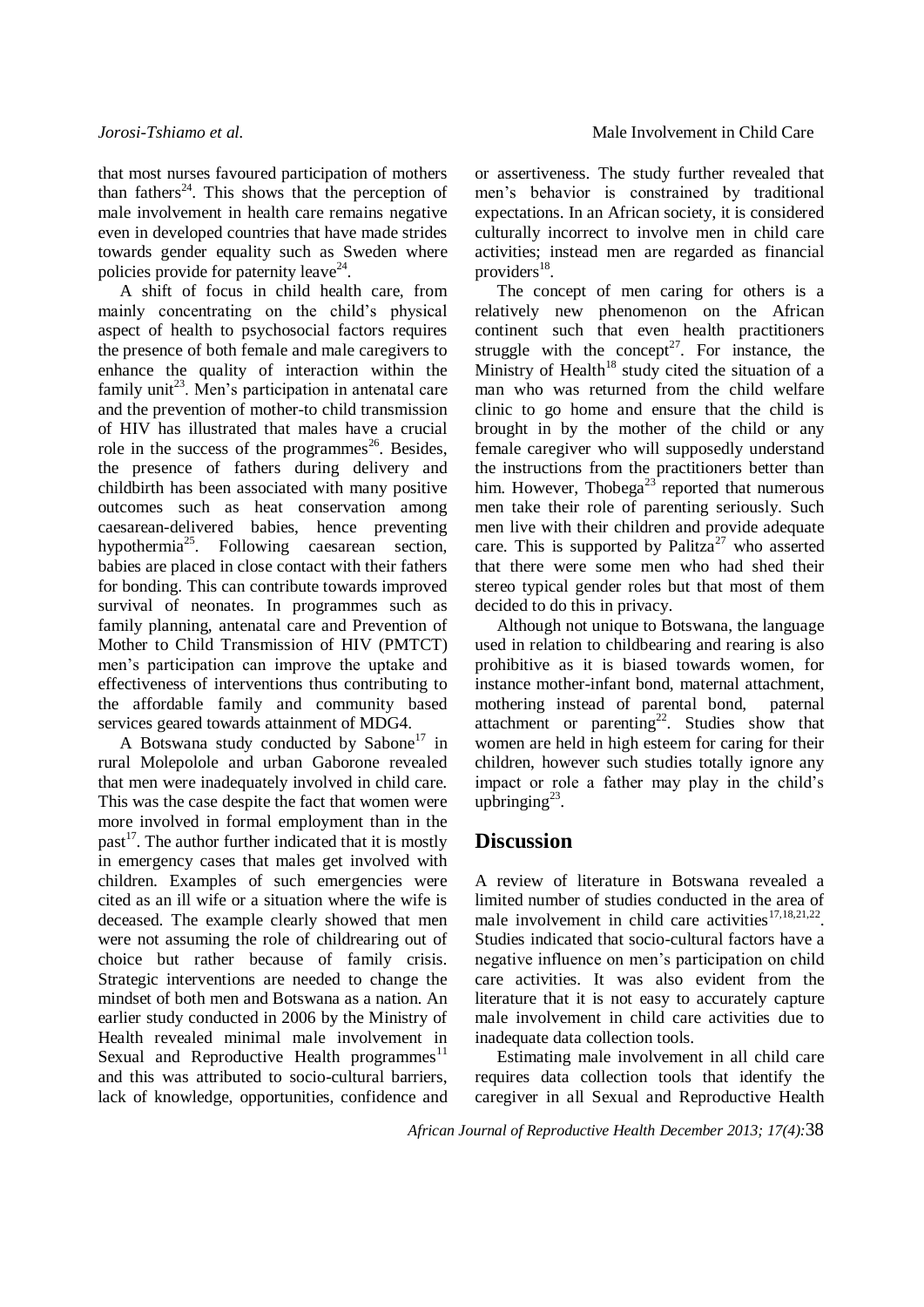programmes. In Botswana, the current data collection tools used to capture child related information about caregiving responsibilities do not disaggregate data of caregivers according to gender. For instance, the Botswana Obstetric Record does not capture males who accompany their partners for both HIV pre and post- test counseling and the child welfare card does not capture the gender of the caregiver who brings the child for child monitoring activities<sup>28</sup>. It is vital that data on male involvement activities are captured in a meaningful manner<sup>28</sup>. Without proper data on the issues related to male involvement in child care it is not possible to assess the impact of male involvement in child care activities. It is also difficult to make sound decisions about strategies that can be used to bring men on board<sup>28</sup>. However, it is worth noting that the policy environment in Botswana is supportive of male involvement in all SRH programmes.

#### *Efforts to address inadequate male involvement*

In response to the International Conference on Population and Development plan of action, the Ministry of Health launched a male involvement project whose aim is to increase male involvement and participation in sexual and reproductive health, prevention of HIV and AIDS and gender based violence. The project further aims to strengthen institutions and programmes for enhancing male involvement in Sexual and Reproductive Health. Among others, the reason for involving males is to ensure that men practice responsible fatherhood<sup>18</sup>. For instance, men should be able to care for their children, take them to the clinic and school and not just do it when the partner is sick<sup>18</sup>. The following strategies are used to achieve the stated aims; advocacy and networking, integrating male involvement into existing programmes and capacity building of service providers. In addition, capacity building of the community is ensured through social and community mobilization and research on male involvement issues is encouraged.

All the identified strategies utilize information, education and communication at individual, community, district and national levels.

Community mobilization at district level is achieved through the use of District Male Action Groups<sup>29</sup>. At national level, structures such as Men' Sector have been established to facilitate male involvement in Sexual and Reproductive Health services. Men' Sector targets male dominated occupations such as the army, prisons, police and the immigration department. The main aim of the Men' Sector project is to reach out to other men through emphasizing behavioral change. Also, the Ministry of Health is tasked with changing the mindset of health personnel through training on male involvement issues<sup>29</sup>. Other efforts to encourage male involvement include couple counseling through the Prevention of Mother To Child Transmission programme (PMTCT). However, due to inadequacies in the data collection tools, the degree of men's involvement in couple counseling cannot be determined.

In an effort to address inadequate male involvement in Sexual Reproductive Health including child care, Mogobe, Leburu and Motshwane<sup>30</sup>, with the assistance of Swedish International Development Agency initiated a male involvement in Antenatal Care project at one of the clinics based in a Botswana Defense Force camp. The project revealed that both men and women were motivated to attend antenatal care clinic as couples. In addition, in some parts of the country, nurses have also encouraged men to accompany partners to the antenatal care clinic so as to encourage early child bonding for both partners. For instance, in one of the referral hospitals in Botswana, midwives have initiated an Antenatal Patient Education Programme whose aim is to reinforce male involvement and companionship during antenatal, labour, delivery and postnatal periods and in childrearing activities. The programme provides four educational sessions that equip pregnant women and their partners including companions with in-depth knowledge about safe pregnancy and childbirth experience (Veronica Molope, Nursing Officer and Khakha Phosa-Wataya Registered Nurse, Personal Communication,  $3<sup>rd</sup>$  October, 2012). Feedback is solicited from participants through voluntary documented commentaries. Additional feedback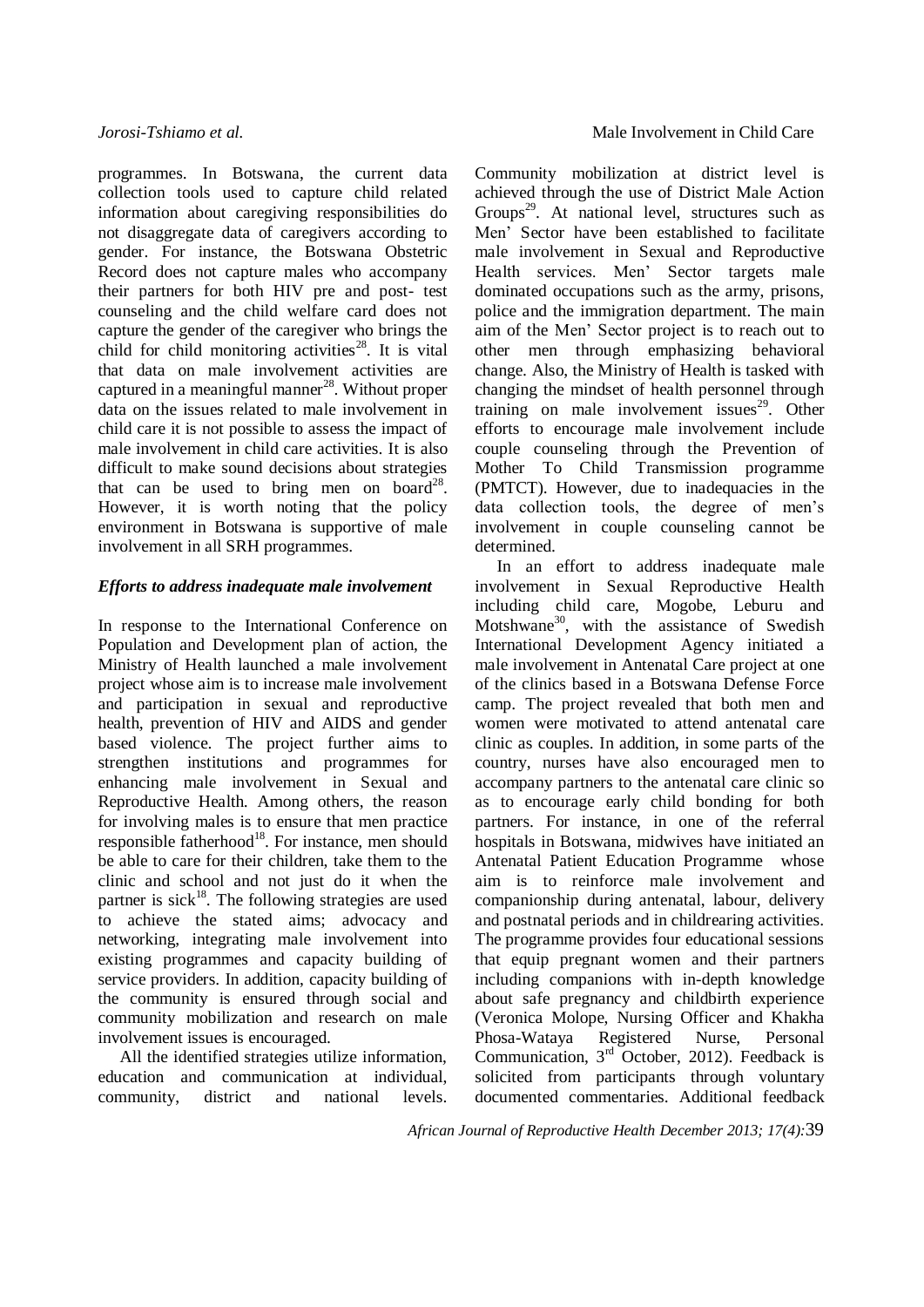was obtained through a live TV programme entitled *Molemo wa kgang.* Many recipients of the services have expressed delight at the usefulness of the information provided.

#### *Limitations of review*

The review of literature was more focused on Botswana since the authors needed baseline information to conduct further studies on male involvement in child care activities. Furthermore, the work presented in this paper was not a result of systemic review processes as required by Joana Briggs Institute and Cochrane Reviews. The information presented was derived mainly from unpublished work and government reports as there were a limited number of research studies in the area.

## **Recommendations**

- 1. Further research is needed to explore male involvement in child care activities.
- 2. Pre service curriculum for nurses, doctors and other health care service providers should include issues of male involvement in sexual and reproductive health including child care activities so as to facilitate change in mindset regarding men and women's gender roles.
- 3. The male involvement programme staff should sensitize the community on the prevailing cultural stereotypes that discourage male participation in child care activities.
- 4. The Ministry of Health should review the current Sexual Reproductive Health data collection tools including the child welfare clinic card so as to capture data on men who are involved in child care activities such as accompanying children to child welfare clinics.
- 5. Campaigns supporting gender liberalization and freedom should be strengthened to allow men to assume any childrearing roles.
- 6. The Ministry of Health should intensify offerings of workshops /seminars on male involvement for service providers.

*Jorosi-Tshiamo et al.* Male Involvement in Child Care

- 7. Information should be disseminated on laws that have been enacted to facilitate male participation in childrearing.
- 8. The Ministry of Labour and Home Affairs should consider adopting the International Labour Organization's policy on paternity leave so as to enhance male involvement in child health care activities.

## **Conclusion**

The results on the review of male involvement in child care activities indicate an apparent need for accelerating efforts to address the existing gaps. Strategic multi-pronged efforts at individual, family and national levels should be put in place to bridge the identified gaps.

## **Acknowledgements**

We wish to thank the following for sharing information about the Antenatal Patient Education Programme; Veronica Molope and Khakha Phosa-Wataya. We also acknowledge that preliminary work on this paper was presented at the Southern African Network of Nurses and Midwives conference in Gaborone, September, 2011. It has not been published as part of conference proceedings.

## **Contribution of Authors**

The three authors contributed equally in the conception, data collection and the preparation of the manuscript. The manuscript has been read and approved by all authors.

## **References**

- 1. United Nations. United Nations Population and Development: Programme of Action Adopted at the International Conference on Population and Development Conference-Cairo. New York. 1994.
- 2. United States Agency for International Development (USAID). Men key to reducing maternal deaths in developing countries. 2010 Frontlines. May 2012. Available at: http://www.mchip.net/node/119.
- 3. Alva S. Gender Attitude and Male Involvement in Maternal Health Care in Rwanda. San Francisco. Population Association of America, 2012.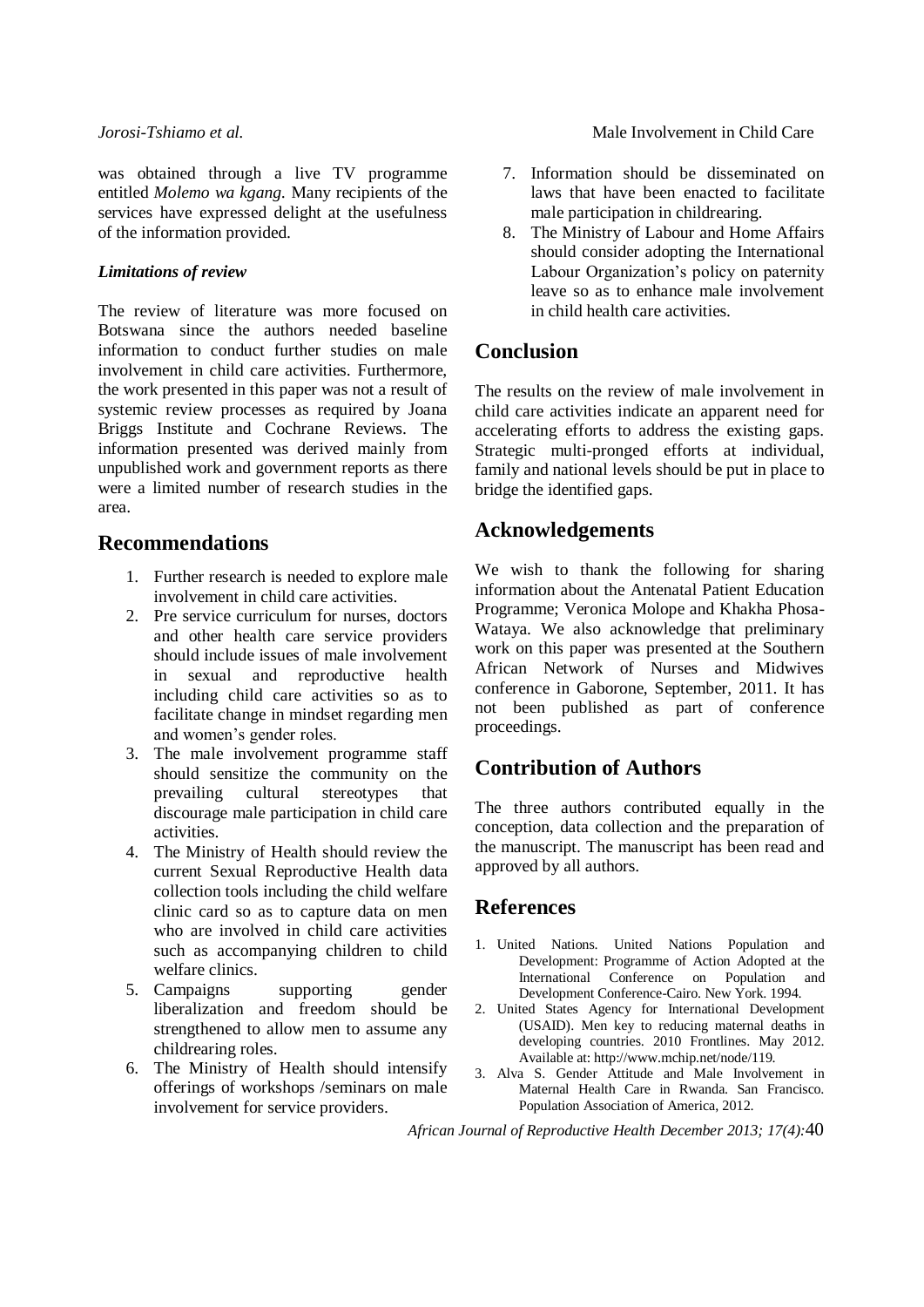- 4. Losike-Sedimo N, Mbongwe N and Kote M. Child rearing practices in Botswana: A challenge for developmentally appropriate education and career choices. In: Maundeni T, (Ed). Thari ya bana; reflections on children in Botswana 2010. Gaborone: UNICEF, 2010, 22-26.
- 5. Government of Botswana. National Population Policy. Gaborone: Ministry of Finance and Development Planning, 1997.
- 6. Government of Botswana and United Nations. Botswana Millennium Development Goals: Status Report 2004: Achievements, future challenges and choices. Gaborone: Tiger Design and Graphics, 2004.
- 7. Government of Botswana and United Nations. Botswana Millennium Development Goals: Status Report 2010. Gaborone: Printing and Publishing Company Botswana, 2010.
- 8. Government of Botswana and UNFPA. Policy Guidance to Male Involvement in Sexual and Reproductive Health, HIV/AIDS and Gender based violence, prevention and management: An Addendum to Sexual and Reproductive Health (SRH) Policy Guidelines and Service Standards. Gaborone: Sexual and Reproductive Health Division, 2008.
- 9. African Union. Maputo Plan of Action for the operationalization of the continental policy frame work for Sexual and Reproductive Health and Rights; 2007-2010. Maputo: African Union Commission, 2006.
- 10. United Nations Population Fund (UNFPA) Country Support Team for the South Pacific 1999. Available at: www.un.org/ecosocdef/geninfo/population
- 11. Lamb M Pleck, J; Charnove et.al. A biosocial perspective on paternal behavior and involvement. In Lancaster J, Altman, J, Rossi, A et al (Ed) Parenting across the life: Biosocial perspectives. NewYork; Academic Press 1987.
- 12. Sarkadi AR, Karistiansson R, Oberklaid R and Bermberg, S. Father's involvement and children's developmental outcomes: A systematic review of longitudinal studies Acta Pediatrica 2008; 97 (2): 153-158.
- 13. Flouri E and Buchanan A. Early Father's and Mother's involvement and child's later educational outcomes. British Journal of Educational Psychology 2004; 74 (2): 141-153.
- 14. Ministry of Women's Affairs Department of Labour 2009; Available at: at: http://www.dol.govt.nz/publications/research/menparticipation-in-unpaid-care/participation-in-unpaidcare.pdf
- 15. Potter C, Walker G and Keen B. " I am reading to her and she loves it: benefits of engaging fathers from disadvantaged areas in their children's early learning transitions International Research Journal 201333174- 89. Available at

http://dx.doi.org//10.1080/09575146.2012.666959

16. Ditekemena J, Koole O, Engmann C, Matendo R, Tshefu A, Ryder R, and Colenbunders R. Determinants of male involvement in maternal and child health

services in Sub Saharan Africa: A review Reproductive Health 2010; 9 32 2-8 Available at: http://www.reproductive-healthjournal.com/content/9/1/32

- 17. Sabone MB. Transformation in gender roles and relationships: Impact on child care and socialization. In Maundeni T; Osei Huwedie B; Mukamaambo EP and Ntseane P.(Eds). Male involvement in Sexual and Reproductive Health: Prevention of Violence and HIV/AIDS in Botswana. Cape Town: Made Plain Communications 2009; 165 -76
- 18. Government of Botswana and UNFPA. Factors shaping male involvement in Sexual and Reproductive Health, prevention of HIV/AIDS and gender based violence in selected districts in Botswana. Gaborone; Ministry of Health, 2007.
- 19. Preece J. Gender, power relations and HIV Crisis in Botswana: Some food for thought. Pula: Botswana Journal of African Studies 2001; 15 (2): 224-29.
- 20. Kang'ethe SM. Inadequate male involvement in health issues: the cause of gender skewed HIV/AIDS in Botswana. In Maundeni T, Osei-Huwedie B, Mukamaambo E,et. al.(Eds). Male involvement in Sexual and Reproductive Health: Prevention of Violence and HIV/AIDS in Botswana. Cape Town: Made Plain Communications. 2009; 7-28.
- 21. Government of Botswana and UNFPA. A National Strategy and Programme for Action for Male Involvement in Sexual and Reproductive Health and Rights, the Prevention of HIV/AIDS and Gender Based Violence 2007-2012. Gaborone: Undated.
- 22. Letshwenyo-Maruatona S. Male participation in Sexual and Reproductive Health. Gaborone: Unpublished PhD Dissertation, 2012.
- 23. Thobega K. Cultural curse of the absent father must come to an end Sunday Standard Online edition 2010 July 22.
- 24. Massoudi P, Wickberg B, Hwang CP. Fathers' involvement in Swedish Child health care- the role of nurses' practices and attitudes. Acta Paediatrica. 2011; 100:396-401.
- 25. Pestvenidze E, and Borer, M. Finally, daddies in the delivery room: Parents' education in Georgia. Global Public Health 2007; 2(2): 169-183.
- 26. Nkuoh GN, Meyer DJ, Tih PM and Nkfusai J. Barriers to men's participation in ante- natal and Prevention of Mother–to- Child HIV Transmission care in Cameroon, Africa. Journal of Midwifery and Woman Health 2010; 55:363-6
- 27. Palitza K. One man can–Men who are challenging stereotypes. Available at: http://www.motherforall.org/component/content/artcil e/49-events/158-motherssalutethe..accessed 10December2011.
- 28. Mukamaambo EP, Mutabihirwa VRN. The importance of data collection and analysis of male involvement in reproductive health issues. In Maundeni T, Osei-Huwedie B, Mukamaambo E, et. al. (Eds). Male involvement in Sexual and Reproductive Health: